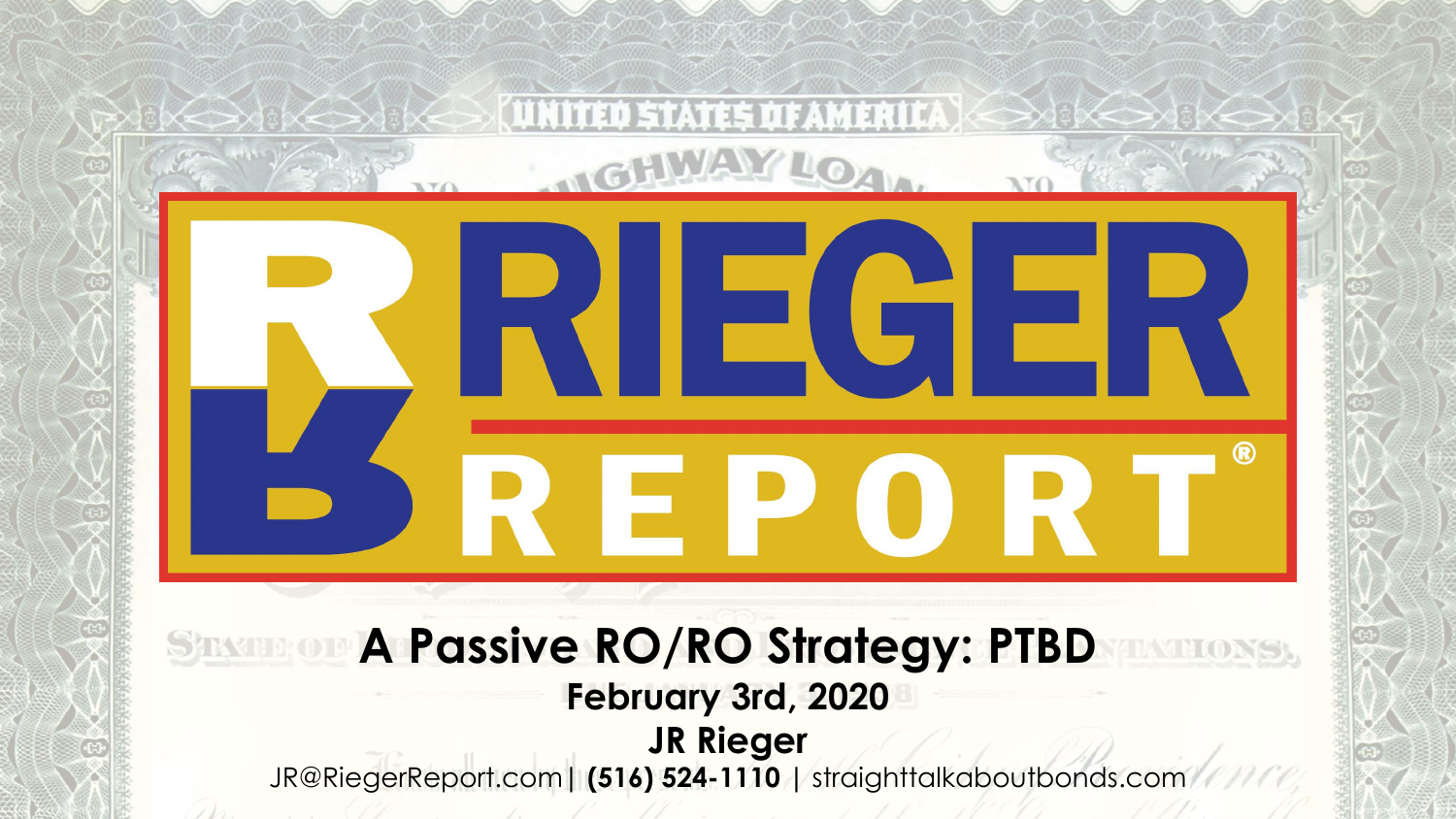

## **Passive Risk-Off/Risk-On Fixed Income with an ETF! PTBD**

**The Rieger Report has initiated coverage of the Pacer TrendPilot® US Bond ETF, symbol PTBD.**

**What caught my attention to this relatively new ETF is that it is a passive rotation strategy for periods of time that are either risk-off or risk-on. In my view, the Pacer concept is beautifully simple: as investors shift to either risk-on or risk-off positions that in turn can drive performance in specific bond market segments. Shifting exposure to those markets to capture the performance is the goal.**

**To determine the risk-on/risk-off cycles, the PTBD ETF is based on a Pacer developed index which calculates the Risk Ratio<sup>1</sup> between two broad asset classes, junk bonds and risk-free Treasury bonds.** 

- **Risk-on is represented by the S&P U.S. High Yield Corporate Bond Index**
- **Risk-off is represented by the S&P U.S. Treasury Bond 7-10 Year Index**

**To alternate exposure, the underlying Pacer index and its Risk Ratio must, over a 5-day consecutive period, trend higher or lower than the 100-day simple moving average.**

<sup>1</sup>Risk Ratio is calculated by dividing the S&P U.S. High Yield Corporate Bond Index total return by the S&P U.S. Treasury Bond 7-10 year Index total return. **Source:** [Paceretfs.com.](http://www.paceretfs.com/)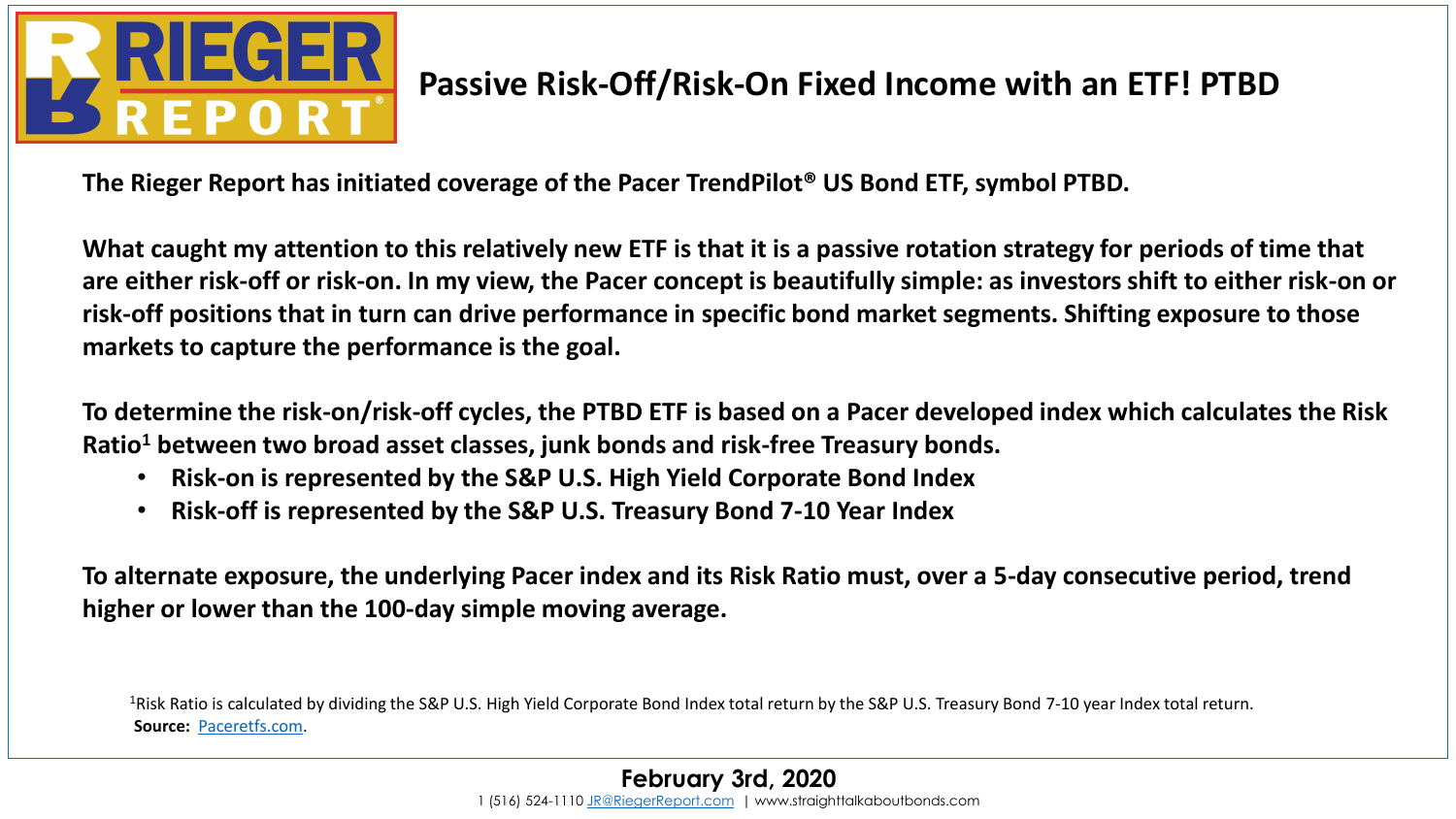

### **Passive Risk-Off/Risk-On Fixed Income with an ETF: PTBD**



**Source:** [Paceretfs.com](http://www.paceretfs.com/).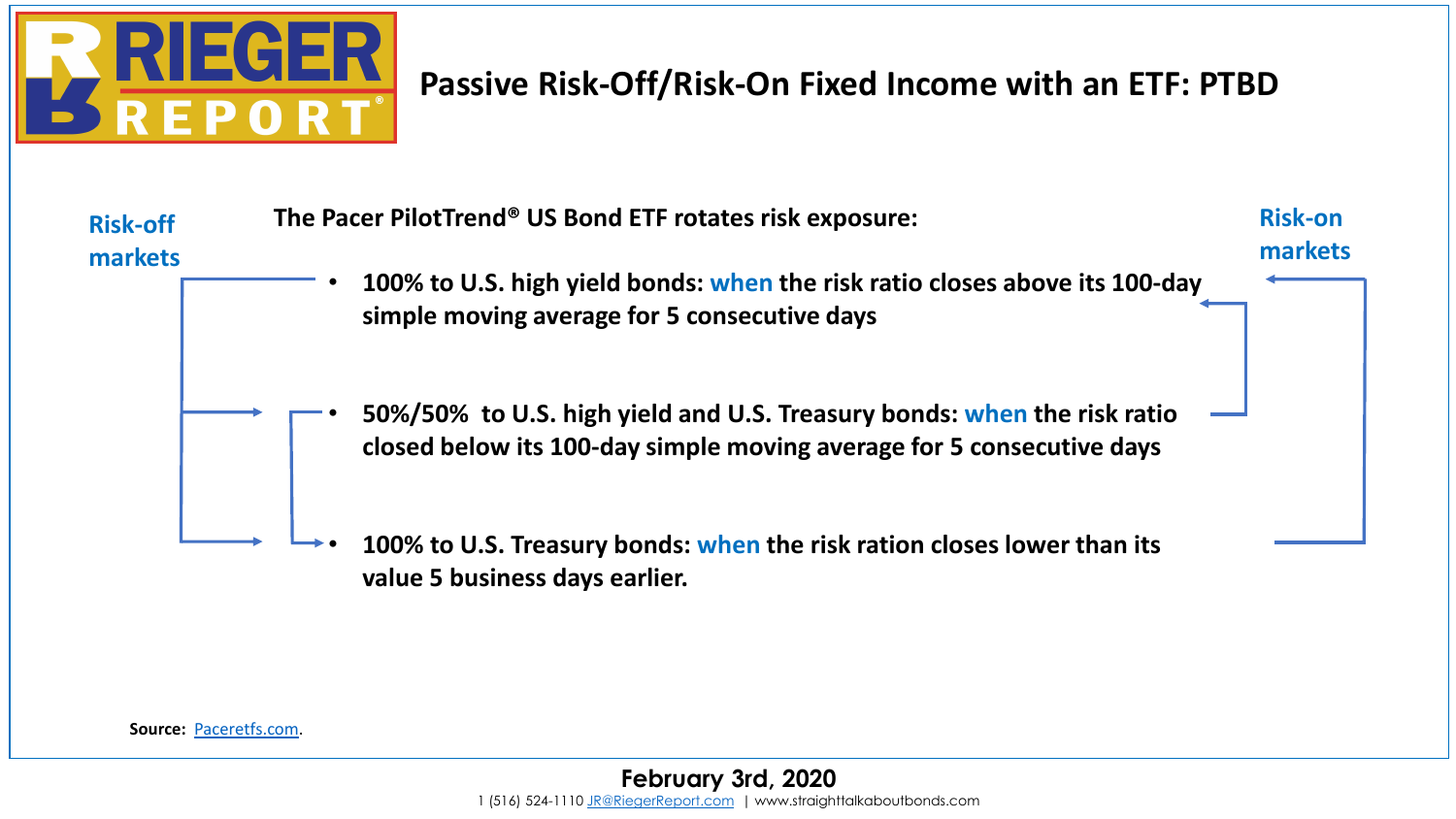

#### **Rieger Report Perspectives on PTBD**

**Potential benefits of PTBD:** 

- **Bond exposure that is easy to explain and understand.**
- **Rules based passive risk-on/risk-off fixed income strategy.**
- **The risk ratio 5-day consecutive trigger and the 100-day simple moving average should help keep transaction costs down while adhering to the overall strategy.**
- **Currently, the ETF based on Assets Under Management (AUM) is relatively small and holds 100 securities. This nimble size should be beneficial to the execution of the strategy.**

**Potential pitfalls of PTBD:**

- **When in the risk-on time periods, PTBD invests in corporate junk bond issues. While these tend to be the larger more liquid bond issues there can still be transaction costs associated with buying & selling these bonds as well as periods where liquidity may vary.**
- **The passive allocation to a rotation strategy such as this has limited real-life experience. Performance overtime should be telling.**

**Source:** [Paceretfs.com.](http://www.paceretfs.com/)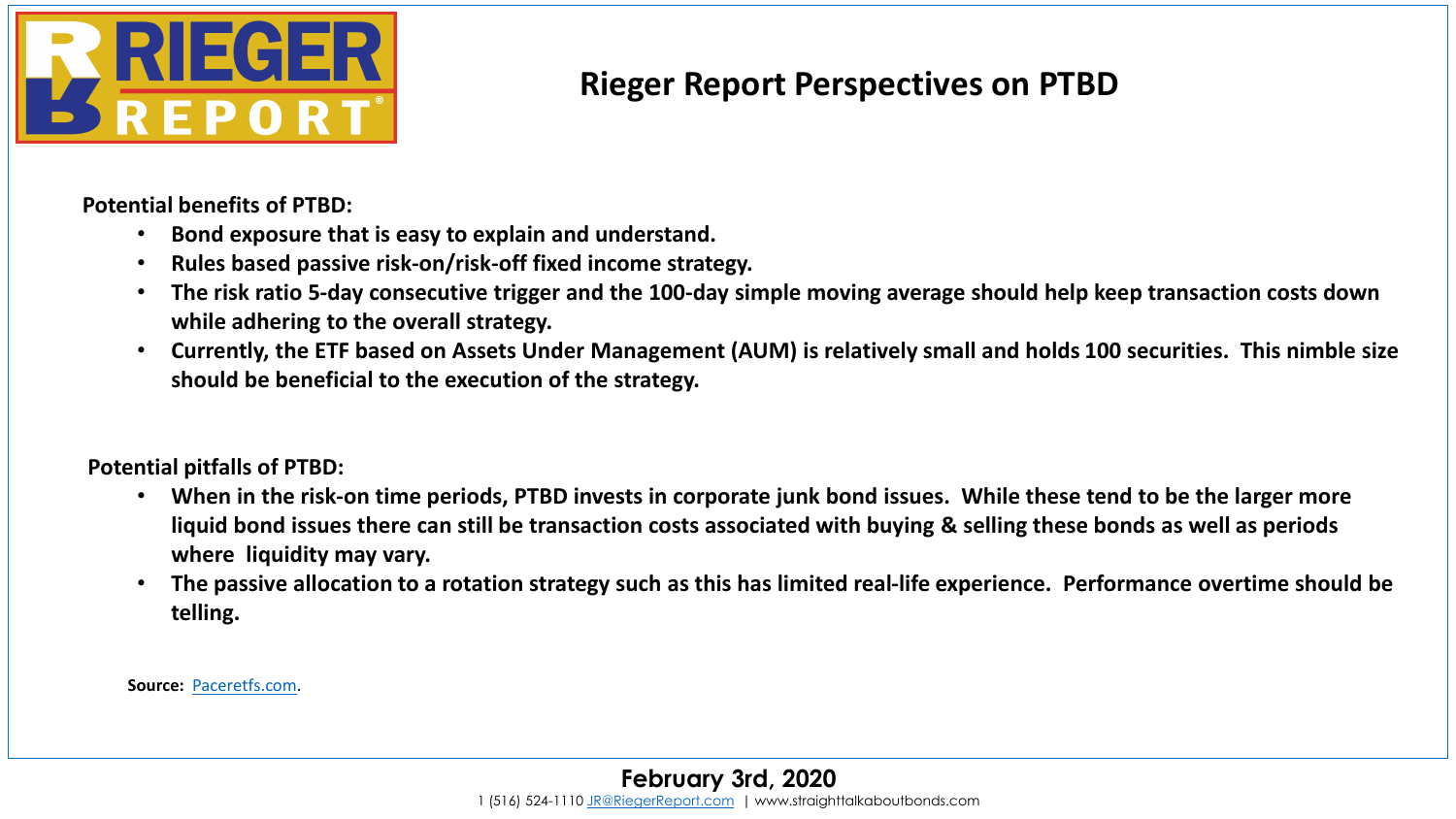

#### **Comparing PTBD to SPDR JNK**

|                           | Pacer TrendPilot® US Bond PTBD              | <b>SPDR Bloomberg Barclays High Yield JNK</b>      |
|---------------------------|---------------------------------------------|----------------------------------------------------|
| Active/Passive:           | Passive - Strategy                          | <b>Passive</b>                                     |
| <b>Inception Date:</b>    | 10/22/2019                                  | 11/28/2007                                         |
| Assets:                   | \$74 million                                | \$10billion                                        |
| <b>Management Fee:</b>    | 60 <sub>bps</sub>                           | 40 <sub>bps</sub>                                  |
| Year-to-Date Return:      | 0.67%                                       | $-0.28%$                                           |
| 30 Day SEC Yield:         | 4.28%                                       | 4.68%                                              |
| <b>Yield to Maturity:</b> | 5.71%                                       | 6.06%                                              |
| Yield to Worst:           | 5.11%                                       | 5.47%                                              |
| Exchange:                 | <b>NYSE</b>                                 | <b>NYSE</b>                                        |
| Index:                    | Pacer TrendPilot <sup>®</sup> US Bond Index | Bloomberg Barclays High Yield Very Liquid<br>Index |

Sources: [Paceretfs.com,](http://www.paceretfs.com/) Pacer ETFs, [SSGA.com](http://www.ssga.com/) and Yahoo.com. Table is provided for illustrative purposes only. Past performance is not a guarantee of future results. Data as 1/31/2020.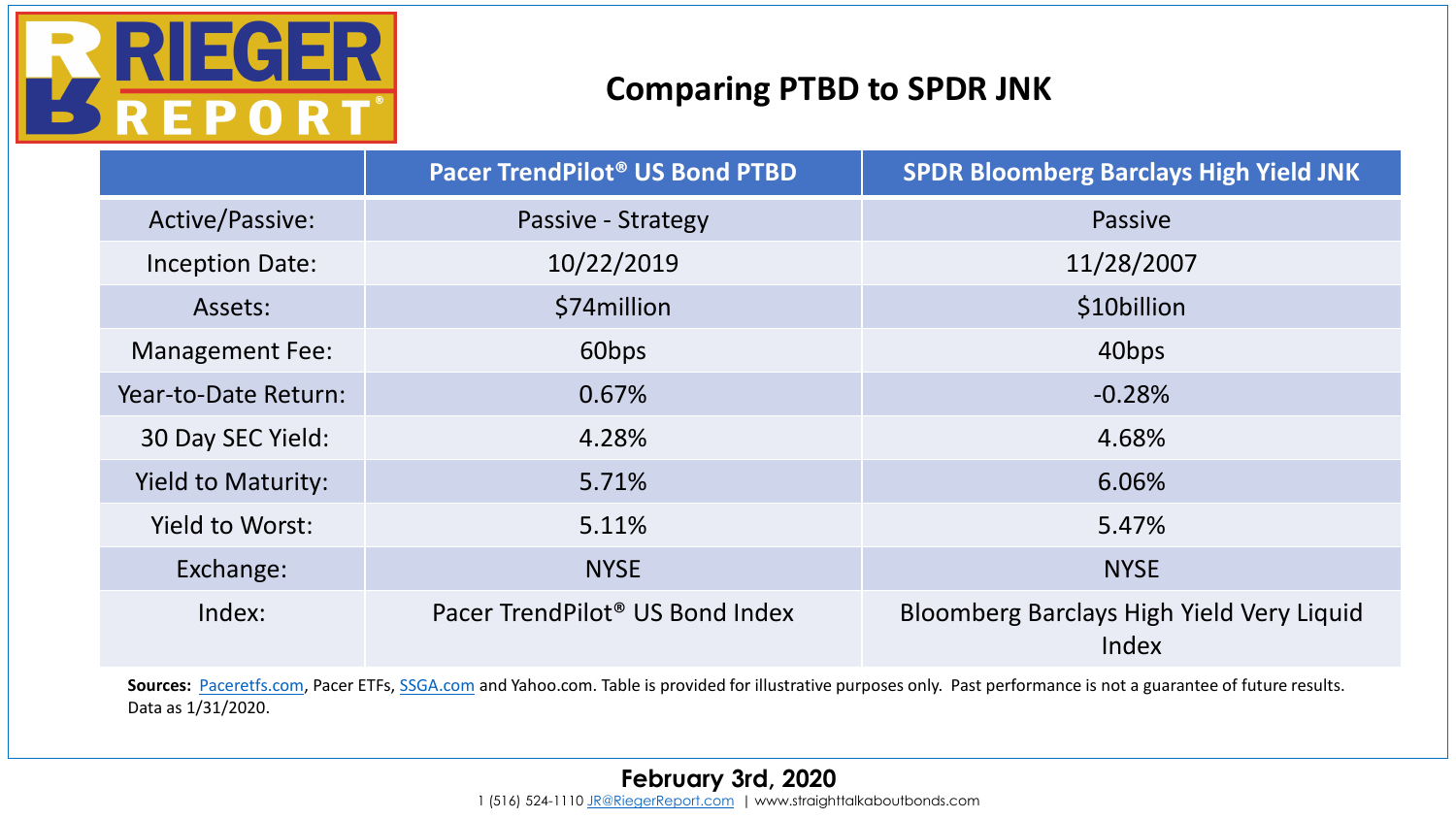

#### **Data Resources Used in this Report**

- Pacer ETFs: [www.paceretfs.com](http://www.paceretfs.com/)
- SPDR ETFs: [www.ssga.com](http://www.ssga.com/)
- Yahoo Finance [www.yahoo.com](http://www.yahoo.com/)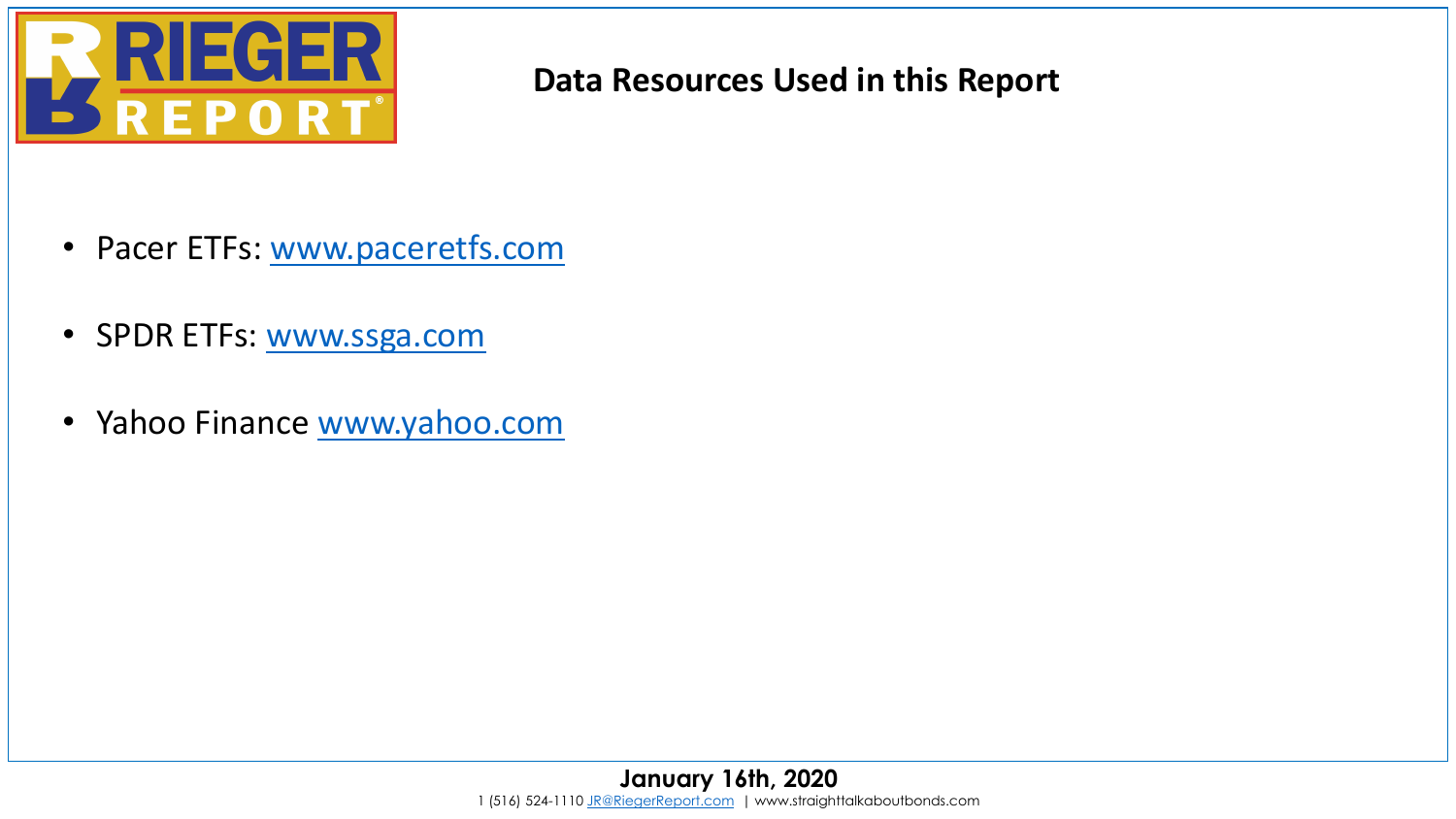

**Analyst Disclosure:**

- **At the time of this writing, JR Rieger's fixed income exposure is in individual municipal bonds and a municipal bond fund.**
- **JR has not received compensation in any form from Pacer ETFs in the compilation or publication of this report.**